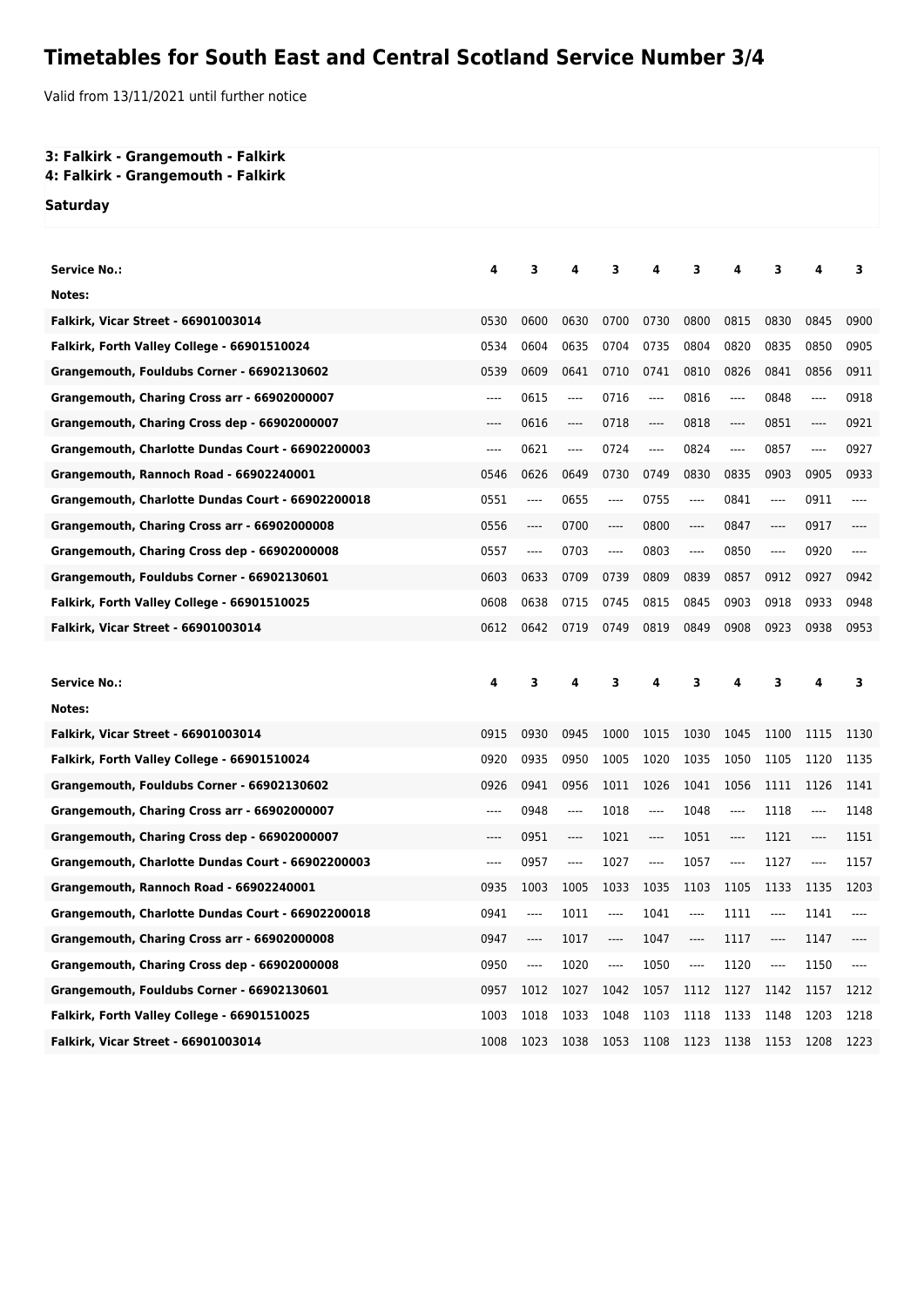| <b>Service No.:</b>                               | 4        | 3        | 4                             | 3                             | 4                             | 3                             | 4                             | 3                             | 4    | з     |
|---------------------------------------------------|----------|----------|-------------------------------|-------------------------------|-------------------------------|-------------------------------|-------------------------------|-------------------------------|------|-------|
| Notes:                                            |          |          |                               |                               |                               |                               |                               |                               |      |       |
| Falkirk, Vicar Street - 66901003014               | 1145     | 1200     | 1215                          | 1230                          | 1245                          | 1300                          | 1315                          | 1330                          | 1345 | 1400  |
| Falkirk, Forth Valley College - 66901510024       | 1150     | 1205     | 1220                          | 1235                          | 1250                          | 1305                          | 1320                          | 1335                          | 1350 | 1405  |
| Grangemouth, Fouldubs Corner - 66902130602        | 1156     | 1211     | 1226                          | 1241                          | 1256                          | 1311                          | 1326                          | 1341                          | 1356 | 1411  |
| Grangemouth, Charing Cross arr - 66902000007      | $---$    | 1218     | ----                          | 1248                          | $---$                         | 1318                          | ----                          | 1348                          | ---- | 1418  |
| Grangemouth, Charing Cross dep - 66902000007      | $---$    | 1221     | $\cdots$                      | 1251                          | ----                          | 1321                          | ----                          | 1351                          | ---- | 1421  |
| Grangemouth, Charlotte Dundas Court - 66902200003 | $-----$  | 1227     | ----                          | 1257                          | $-----$                       | 1327                          | ----                          | 1357                          | ---- | 1427  |
| Grangemouth, Rannoch Road - 66902240001           | 1205     | 1233     | 1235                          | 1303                          | 1305                          | 1333                          | 1335                          | 1403                          | 1405 | 1433  |
| Grangemouth, Charlotte Dundas Court - 66902200018 | 1211     | ----     | 1241                          | $---$                         | 1311                          | $\cdots$                      | 1341                          | ----                          | 1411 | $---$ |
| Grangemouth, Charing Cross arr - 66902000008      | 1217     | ----     | 1247                          | $\cdots$                      | 1317                          | $\cdots$                      | 1347                          | ----                          | 1417 | $---$ |
| Grangemouth, Charing Cross dep - 66902000008      | 1220     | $\cdots$ | 1250                          | $\cdots$                      | 1320                          | $\cdots$                      | 1350                          | $\hspace{1.5cm} \textbf{---}$ | 1420 | $---$ |
| Grangemouth, Fouldubs Corner - 66902130601        | 1227     | 1242     | 1257                          | 1312                          | 1327                          | 1342                          | 1357                          | 1412                          | 1427 | 1442  |
| Falkirk, Forth Valley College - 66901510025       | 1233     | 1248     | 1303                          | 1318                          | 1333                          | 1348                          | 1403                          | 1418                          | 1433 | 1448  |
| Falkirk, Vicar Street - 66901003014               | 1238     | 1253     | 1308                          | 1323                          | 1338                          | 1353                          | 1408                          | 1423                          | 1438 | 1453  |
|                                                   |          |          |                               |                               |                               |                               |                               |                               |      |       |
| <b>Service No.:</b>                               | 4        | 3        | 4                             | 3                             | 4                             | 3                             | 4                             | 3                             | 4    | 3     |
| Notes:                                            |          |          |                               |                               |                               |                               |                               |                               |      |       |
| <b>Falkirk, Vicar Street - 66901003014</b>        | 1415     | 1430     | 1445                          | 1500                          | 1515                          | 1530                          | 1545                          | 1600                          | 1615 | 1630  |
| Falkirk, Forth Valley College - 66901510024       | 1420     | 1435     | 1450                          | 1505                          | 1520                          | 1535                          | 1550                          | 1605                          | 1620 | 1635  |
| Grangemouth, Fouldubs Corner - 66902130602        | 1426     | 1441     | 1456                          | 1511                          | 1526                          | 1541                          | 1556                          | 1611                          | 1626 | 1641  |
| Grangemouth, Charing Cross arr - 66902000007      | ----     | 1448     | $---$                         | 1518                          | $-----$                       | 1548                          | ----                          | 1618                          | ---- | 1648  |
| Grangemouth, Charing Cross dep - 66902000007      | $---$    | 1451     | $-----$                       | 1521                          | ----                          | 1551                          | $\hspace{1.5cm} \textbf{---}$ | 1621                          | ---- | 1651  |
| Grangemouth, Charlotte Dundas Court - 66902200003 | ----     | 1457     | $-----$                       | 1527                          | ----                          | 1557                          | ----                          | 1627                          | ---- | 1657  |
| Grangemouth, Rannoch Road - 66902240001           | 1435     | 1503     | 1505                          | 1533                          | 1535                          | 1603                          | 1605                          | 1633                          | 1635 | 1703  |
| Grangemouth, Charlotte Dundas Court - 66902200018 | 1441     | ----     | 1511                          | ----                          | 1541                          | $---$                         | 1611                          | ----                          | 1641 | ----  |
| Grangemouth, Charing Cross arr - 66902000008      | 1447     | ----     | 1517                          | ----                          | 1547                          | $-----$                       | 1617                          | ----                          | 1647 | $---$ |
| Grangemouth, Charing Cross dep - 66902000008      | 1450     | ----     | 1520                          |                               | 1550                          | ----                          | 1620                          |                               | 1650 | ----  |
| Grangemouth, Fouldubs Corner - 66902130601        | 1457     | 1512     | 1527                          | 1542                          | 1557                          | 1612                          | 1627                          | 1642                          | 1657 | 1712  |
| Falkirk, Forth Valley College - 66901510025       | 1503     | 1518     | 1533                          | 1548                          | 1603                          | 1618                          | 1633                          | 1648                          | 1703 | 1718  |
| Falkirk, Vicar Street - 66901003014               | 1508     | 1523     | 1538                          | 1553                          | 1608                          | 1623                          | 1638                          | 1653                          | 1708 | 1723  |
|                                                   |          |          |                               |                               |                               |                               |                               |                               |      |       |
| <b>Service No.:</b>                               | 4        | 3        | 4                             | 3                             | 4                             | 3                             | 4                             | 3                             | 4    | 3     |
| Notes:                                            |          |          |                               |                               |                               |                               |                               |                               |      |       |
| Falkirk, Vicar Street - 66901003014               | 1645     | 1700     | 1715                          | 1730                          | 1745                          | 1800                          | 1815                          | 1830                          | 1845 | 1900  |
| Falkirk, Forth Valley College - 66901510024       | 1650     | 1705     | 1720                          | 1735                          | 1750                          | 1805                          | 1820                          | 1835                          | 1850 | 1905  |
| Grangemouth, Fouldubs Corner - 66902130602        | 1656     | 1711     | 1726                          | 1741                          | 1756                          | 1811                          | 1826                          | 1841                          | 1856 | 1911  |
| Grangemouth, Charing Cross arr - 66902000007      | $\cdots$ | 1718     | ----                          | 1748                          | ----                          | 1818                          | ----                          | 1848                          | ---- | 1917  |
| Grangemouth, Charing Cross dep - 66902000007      | ----     | 1721     | $\hspace{1.5cm} \textbf{---}$ | 1751                          | $\hspace{1.5cm} \textbf{---}$ | 1820                          | $\hspace{1.5cm} \textbf{---}$ | 1850                          | ---- | 1919  |
| Grangemouth, Charlotte Dundas Court - 66902200003 | $\cdots$ | 1727     | ----                          | 1757                          | ----                          | 1826                          | ----                          | 1856                          | ---- | 1925  |
| Grangemouth, Rannoch Road - 66902240001           | 1705     | 1733     | 1735                          | 1803                          | 1805                          | 1831                          | 1834                          | 1901                          | 1904 | 1930  |
| Grangemouth, Charlotte Dundas Court - 66902200018 | 1711     | ----     | 1741                          | ----                          | 1811                          | ----                          | 1840                          | $\hspace{1.5cm} \textbf{---}$ | 1910 | ----  |
| Grangemouth, Charing Cross arr - 66902000008      | 1717     | ----     | 1747                          | $\hspace{1.5cm} \textbf{---}$ | 1817                          | $\hspace{1.5cm} \textbf{---}$ | 1845                          | ----                          | 1915 | ----  |
| Grangemouth, Charing Cross dep - 66902000008      | 1720     | ----     | 1750                          | ----                          | 1820                          | ----                          | 1848                          | ----                          | 1917 | ----  |
| Grangemouth, Fouldubs Corner - 66902130601        | 1727     | 1742     | 1757                          | 1811                          | 1827                          | 1839                          | 1854                          | 1909                          | 1923 | 1938  |
| Falkirk, Forth Valley College - 66901510025       | 1733     | 1748     | 1803                          | 1817                          | 1833                          | 1845                          | 1900                          | 1915                          | 1928 | 1943  |
| Falkirk, Vicar Street - 66901003014               | 1738     | 1753     | 1808                          | 1821                          | 1838 1849                     |                               | 1904                          | 1919                          | 1932 | 1947  |